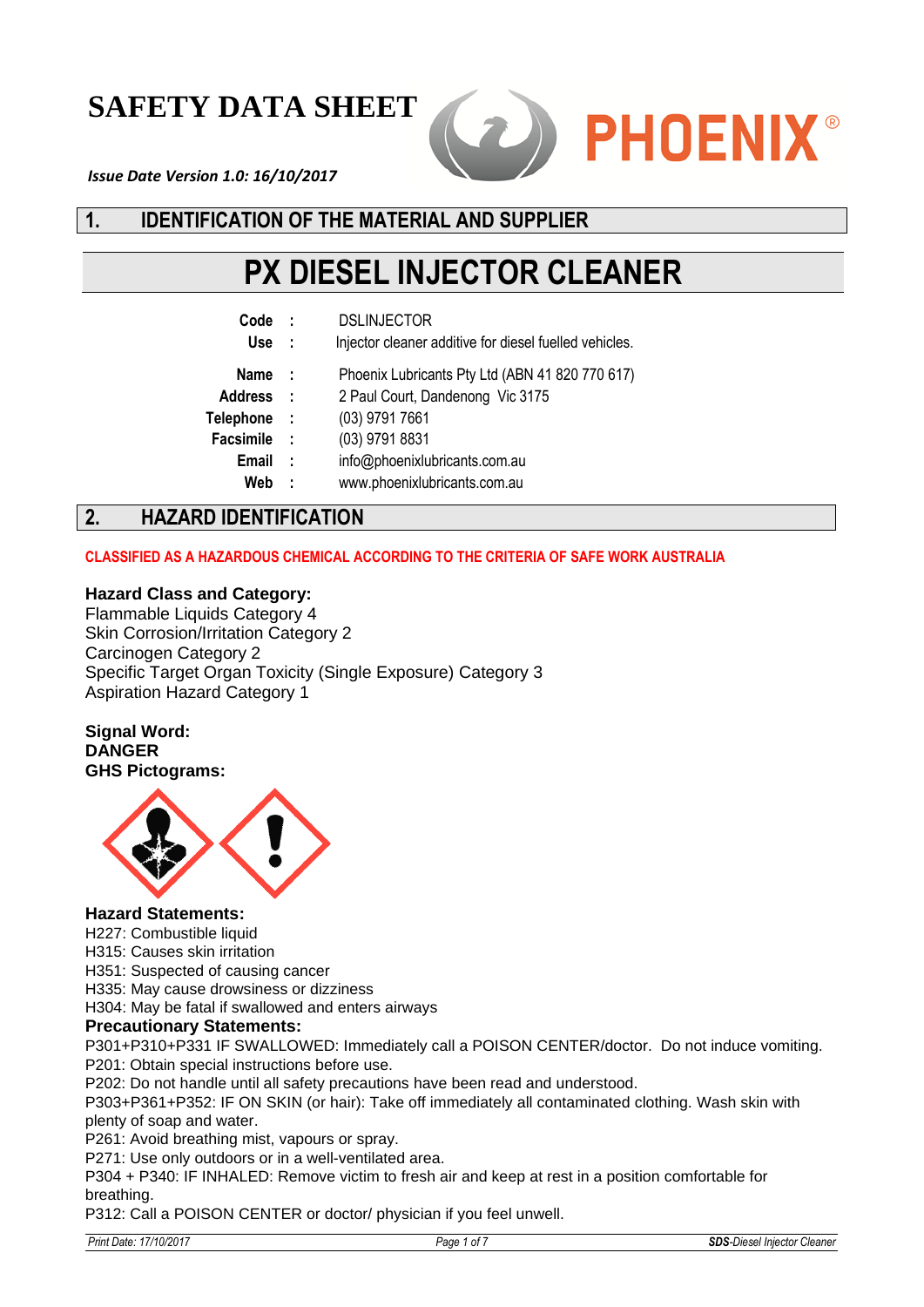# **2. HAZARD IDENTIFICATION CONT.**

P403+P235: Store in a well ventilated place. Keep cool.

P210: Keep away from flames and hot surfaces. No smoking.

P280: Wear protective gloves, clothing and eye protection.

P264: Wash hands thoroughly after handling.

P370+378: In case of fire: Use sand, earth, or chemical foam to extinguish.

P405: Store locked up.

P501: Dispose of contents and container as hazardous waste.

**Poison Schedule :** S5

# **3. COMPOSITION / INFORMATION ON INGREDIENTS**

#### **INGREDIENTS:**

| <b>Component</b>                           | <b>CAS No.</b> | Conc. % |
|--------------------------------------------|----------------|---------|
| Distillates, Petroleum straight run middle | 64742-46-7     | >90%    |
| (highly refined mineral oil)               |                |         |
| Organic polymer, nonhazardous              | Not available  | $<$ 4%  |

#### **4. FIRST AID MEASURES**

#### **REMOVE FROM EXPOSURE IF SAFE TO DO SO**

| Swallowed :<br>Unlikely exposure route | • Do not induce vomiting<br>• Keep at rest.<br>• Seek immediate medical attention                                                                                                                     |
|----------------------------------------|-------------------------------------------------------------------------------------------------------------------------------------------------------------------------------------------------------|
| Eye :                                  | • Hold eye open<br>• Irrigate with water until irritation subsides (at least 15 minutes)<br>• Seek immediate medical attention                                                                        |
| Skin:                                  | • Flush area with large amounts of water<br>• Wash skin with soap and water<br>• Remove contaminated clothing, and wash before reuse<br>• Seek medical attention if skin irritation occurs            |
| <b>Inhalation</b>                      | • Remove from exposure if safe to enter area<br>• Loosen/remove clothing<br>• Move to fresh air<br>• Administer artificial respiration if breathing has stopped<br>• Seek immediate medical attention |

#### **ADVICE TO DOCTOR**

Avoid gastric lavage: risk of aspiration of product to the lungs with potential to cause chemical pneumonitis.

Treat according to symptoms

#### **AUSTRALIAN POISONS INFORMATION CENTRE 24 HOUR SERVICE 13 11 26**

**NEW ZEALAND POISONS INFORMATION CENTRE 24 HOUR SERVICE 0800 764 766**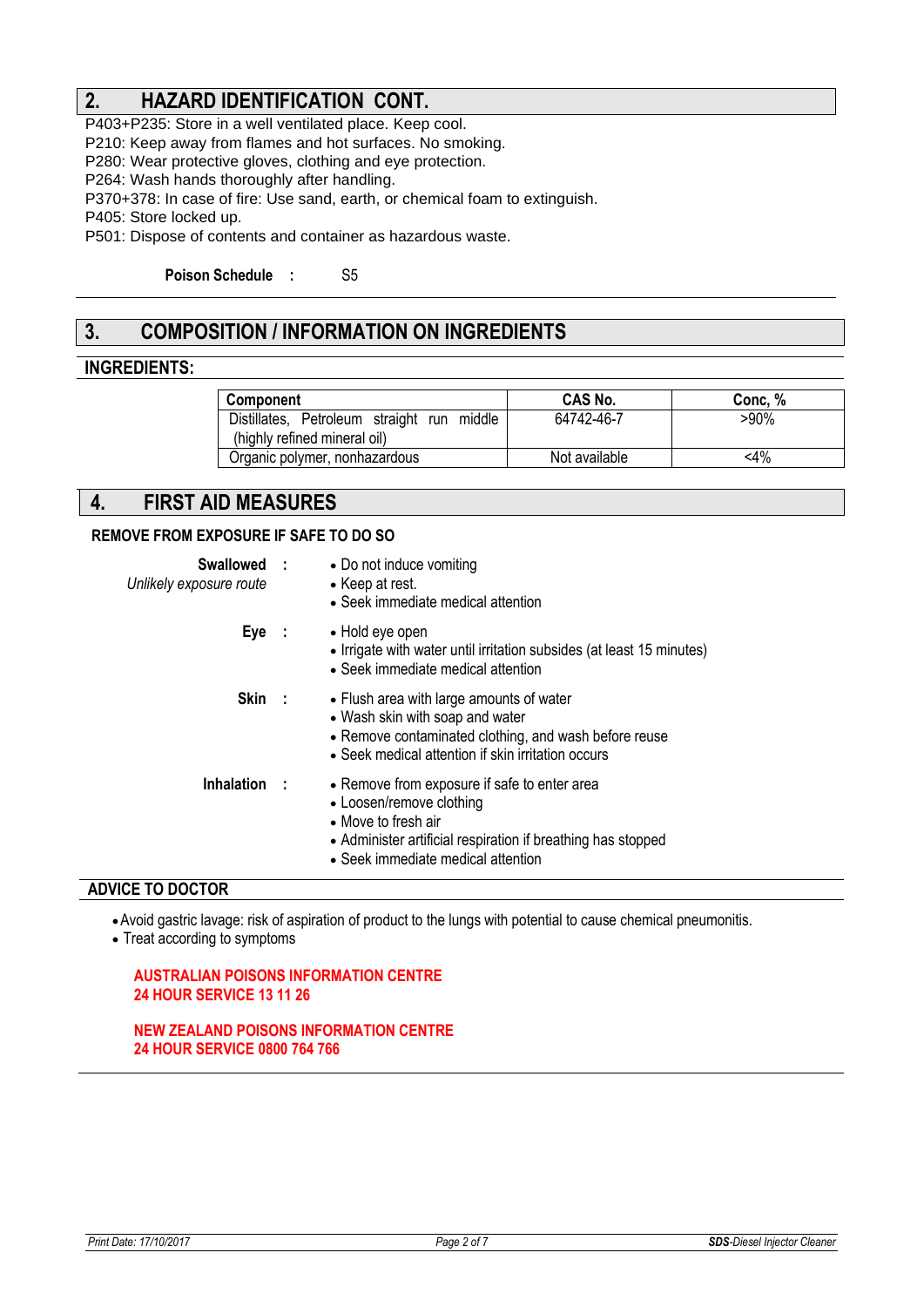# **5. FIRE FIGHTING MEASURES**

|                                                                              |                                                                                                                                                    |                                                                                                                                   |                                                                                                                                                                                       |              | Emergency                                                                |                |
|------------------------------------------------------------------------------|----------------------------------------------------------------------------------------------------------------------------------------------------|-----------------------------------------------------------------------------------------------------------------------------------|---------------------------------------------------------------------------------------------------------------------------------------------------------------------------------------|--------------|--------------------------------------------------------------------------|----------------|
| Flash point                                                                  | - 1                                                                                                                                                | $>60^{\circ}$ C                                                                                                                   |                                                                                                                                                                                       |              | <b>Action Code</b><br><b>FOR FIRE OR SPILLAGE</b><br><b>COARSE SPRAY</b> |                |
| <b>Fire &amp; Explosive Properties</b>                                       | - 1                                                                                                                                                | Combustible Liquid. May ignite when heated or in<br>contact with hot surfaces. Spray mist may ignite.                             |                                                                                                                                                                                       |              | <b>FINE SPRAY</b><br><b>FOAM NORMAL PROTEIN</b><br><b>DRY AGENT</b>      |                |
| <b>Suitable Extinguishing</b><br>Media                                       |                                                                                                                                                    | Suitable extinguishing media are dry chemical<br>or foam.                                                                         | P                                                                                                                                                                                     | v            | <b>ALCOHOL RESISTANT</b><br><b>LTS</b>                                   |                |
| <b>Hazards from Combustion</b><br><b>Products</b>                            |                                                                                                                                                    | Product is a mobile liquid. Vapours from this<br>product are heavier than air and may accumulate                                  | R<br>s<br>T.                                                                                                                                                                          | $\mathsf{V}$ | <b>BA &amp; FIRE KIT</b>                                                 | <b>DILUTE</b>  |
|                                                                              | in sumps, pits and other low lying spaces. Fire<br>decomposition products from this product may be<br>toxic if inhaled. (Carbon dioxide and carbon |                                                                                                                                   | w<br>X<br>Υ<br>z                                                                                                                                                                      | v<br>v       | <b>LTS</b><br><b>BA &amp; FIRE KIT</b>                                   | <b>CONTAIN</b> |
|                                                                              |                                                                                                                                                    | monoxide, smoke and soot)                                                                                                         | E                                                                                                                                                                                     |              | <b>PUBLIC SAFETY HAZARD</b><br>* SEE LEGEND OVER                         |                |
| <b>Precautions for Fire</b><br><b>Fighters - Special</b><br><b>Equipment</b> |                                                                                                                                                    | pressure self-contained<br>• Positive<br>breathing<br>apparatus (SCBA) and protective suit<br>• Protective fire fighting clothing | <b>LEGEND</b><br><b>DRY AGENT</b><br>Do not use water<br>ALCOHOL RESISTANT FOAM . 2 OR .3<br>When • appears in front of 2 or 3 in Hazchem code<br>alcohol resistant foam if available |              |                                                                          |                |

# **6. ACCIDENTAL RELEASE MEASURES**

|                                                |                                                                                                                                                                                                                                                                                                                                                                                                                                                                                                                                                                                                                                                                         | . 15<br>Liquid-Tight Chemical Protective Suit with BA. Full FIRE                                                                                                                                                                                                                                                                                                                                                                                                                                                                                                                        |
|------------------------------------------------|-------------------------------------------------------------------------------------------------------------------------------------------------------------------------------------------------------------------------------------------------------------------------------------------------------------------------------------------------------------------------------------------------------------------------------------------------------------------------------------------------------------------------------------------------------------------------------------------------------------------------------------------------------------------------|-----------------------------------------------------------------------------------------------------------------------------------------------------------------------------------------------------------------------------------------------------------------------------------------------------------------------------------------------------------------------------------------------------------------------------------------------------------------------------------------------------------------------------------------------------------------------------------------|
| <b>Spills or Leaks</b>                         | • Restrict access to area until clean-up is completed<br>• Wear PPE as per this SDS<br>• Absorb / contain waste, use earth, vermiculite,<br>inert material<br>• If there is a build up of vapours or mist in the clean<br>up area, we recommend the use of a respirator.<br>• Collect and seal in appropriate container<br>• Label the container<br>• Create bund<br>. Do not contaminate surface waters - depletion of oxygen in the water will occur.<br>• Observe regulatory reporting requirements (Incident Notification)<br>• Protect drains from potential spills to minimise contamination. In the case of large<br>spills contact the appropriate authorities. | KIT to also be worn for protection when:<br>Liquid Oxygen<br><b>Liquefied Toxic Gas (Division 2.3)</b><br>Toxic Gas with sub-risk 2.1 or 5.1<br>Class or sub-risk 3<br>Division 5.1 PGI with sub-risk 6.1 or 8 transported a<br>temperature >100°C<br>ire involved<br><b>DILUTE</b><br>May be washed to drains with large quantities of wate<br>onsider EPA or Water Authority<br>Prevent, by any means available, spillage from entering<br>rains or water courses<br>eople to be warned to stay indoors with all doors and<br>ndows closed. Evacuation may need to be considered<br>今 |
| <b>Disposal</b>                                | • Dispose of in accordance with States, Local Government, EPA or related<br>Regulations or Codes of Practice.                                                                                                                                                                                                                                                                                                                                                                                                                                                                                                                                                           |                                                                                                                                                                                                                                                                                                                                                                                                                                                                                                                                                                                         |
| <b>HANDLING AND STORAGE</b><br>7.              |                                                                                                                                                                                                                                                                                                                                                                                                                                                                                                                                                                                                                                                                         |                                                                                                                                                                                                                                                                                                                                                                                                                                                                                                                                                                                         |
| <b>Precautions for Safe</b><br><b>Handling</b> | • Eye wash and safety shower to be available in the workplace.<br>• Wear PPE as per this SDS<br>• Compliant eyewash to be provided for external work.<br>• Observe good personal hygiene practices.<br>• Wash hands thoroughly after handling.<br>• Avoid contact with skin and eyes.<br>• Use only in well ventilated areas.<br>• Wear respiratory protection if vapours present.<br>• Product is readily combustible, avoid sources of heat or ignition when handling<br>• No eating or drinking in the work area.<br>• Use grounding leads to avoid discharge (electrical spark)                                                                                     |                                                                                                                                                                                                                                                                                                                                                                                                                                                                                                                                                                                         |
| <b>Conditions for Safe</b><br><b>Storage</b>   | • Store away from food, drink and animal feedstuffs.<br>• Combustible Liquid - Store away from oxidising agents.<br>• Provide ventilation and containment of spills.<br>• Separate or segregate from incompatibles (in accordance with regulatory requirements).<br>• Avoid direct sunlight.<br>• Keep protected from weather.<br>• Provide spill kit.                                                                                                                                                                                                                                                                                                                  |                                                                                                                                                                                                                                                                                                                                                                                                                                                                                                                                                                                         |

**HAZCHEM** 

stances can be violently or even explosively reactive<br>uding combustion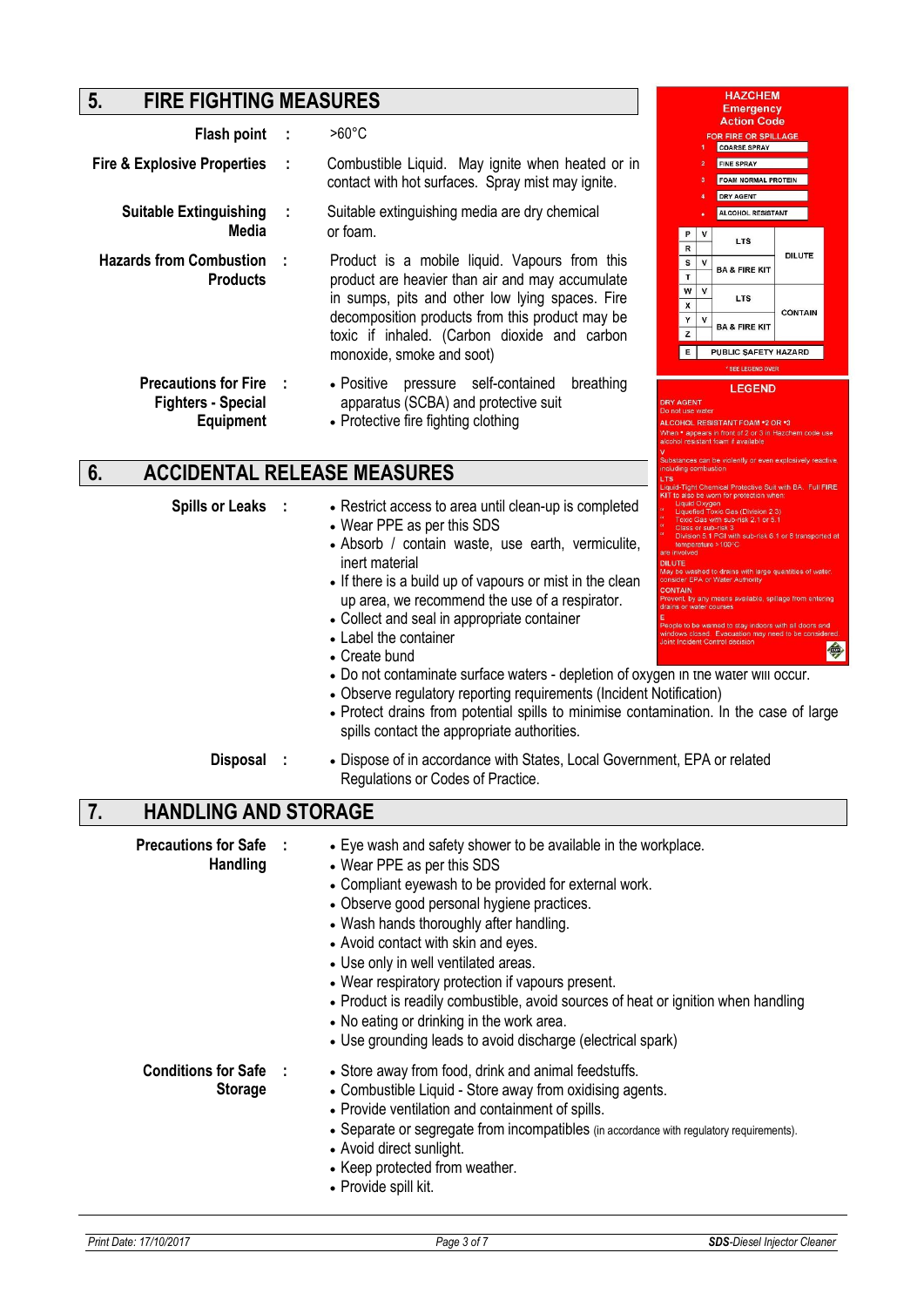# **7. HANDLING AND STORAGE CONT.**<br>Container Type : • Store in original

**·** Store in original packaging as approved by manufacturer or regulatory direction. Do not pressurise, cut, heat or weld containers- residual vapours are flammable.

**Incompatible Materials • Natural Rubber, Butyl Rubber, EPDM, Polystyrene** 

## **8. EXPOSURE CONTROLS / PERSONAL PROTECTION**

#### **CONSTITUENT DATA**

| Components                         | CAS-No.    | Type.      | Value      |
|------------------------------------|------------|------------|------------|
| Petroleum distillates,<br>Oil Mist | 64741-44-2 | <b>TWA</b> | 5 mg/m $3$ |

#### **ENGINEERING CONTROLS**

l.

 $\overline{\phantom{a}}$ 

• Provide local exhaust when comfort levels might be exceeded, or where spray mists occur. Use explosion-proof ventilation equipment

| PERSONAL PROTECTION                                                                                                                                                                                               |              |                                                                                                                                                                                                                 |
|-------------------------------------------------------------------------------------------------------------------------------------------------------------------------------------------------------------------|--------------|-----------------------------------------------------------------------------------------------------------------------------------------------------------------------------------------------------------------|
| <b>Eye Protection</b>                                                                                                                                                                                             |              | Wear safety glasses with side shields in accordance with AS/NZS1337, Eye<br>protection for industrial applications.                                                                                             |
| <b>Gloves</b>                                                                                                                                                                                                     |              | Wear chemical protective gloves (eg nitrile/PVC) in accordance with AS/NZS 2161.1 -<br>Occupational protective gloves, selection, use and maintenance where contact<br>may occur.                               |
| Clothing                                                                                                                                                                                                          |              | Wear body protective clothing and industrial footwear in accordance with AS2919 -<br>Industrial clothing.                                                                                                       |
| <b>Respiration</b>                                                                                                                                                                                                |              | If ventilation is inadequate, wear an approved organic vapour respirator in accordance<br>with AS/NZS1715 - Selection, use and maintenance of respiratory protective<br>devices                                 |
|                                                                                                                                                                                                                   |              | or                                                                                                                                                                                                              |
| Available                                                                                                                                                                                                         | Side shields | Nitrile/PVC<br>Industial<br>Non slip<br>Organic Vapour                                                                                                                                                          |
| 9.                                                                                                                                                                                                                |              | PHYSICAL AND CHEMICAL PROPERTIES                                                                                                                                                                                |
| Appearance<br>Odour<br>pH (33% sol'n)<br>Vapour Pressure (kpa)<br><b>Vapour Density</b><br><b>Boiling Point/Range</b><br><b>Freezing / Melting Point</b><br><b>Solubility in Water</b><br><b>Specific Gravity</b> |              | Clear, pale yellow liquid<br>Mild hydrocarbon odour<br>Not Applicable<br>0.1 kPa at 20°C<br>>5x air<br>$170 - 360$ °C<br>No specific data. Liquid at normal temperatures<br>Negligible<br>0.835-0.855 at 20 °C. |
| <b>INFORMATION FOR FLAMMABLE MATERIALS</b>                                                                                                                                                                        |              |                                                                                                                                                                                                                 |
| <b>Flash Point</b><br><b>Percent Volatiles</b><br><b>Upper Explosive Limit</b><br><b>Lower Explosive Limit</b><br><b>Auto ignition Temperature</b>                                                                |              | $>60^{\circ}$ C<br>90<br>1%<br>6%<br>>220 °C.                                                                                                                                                                   |
| <b>ADDITIONAL INFORMATION</b>                                                                                                                                                                                     |              |                                                                                                                                                                                                                 |
| <b>Specific Heat Value</b><br><b>Particle Size</b>                                                                                                                                                                |              | N/A<br>N/A                                                                                                                                                                                                      |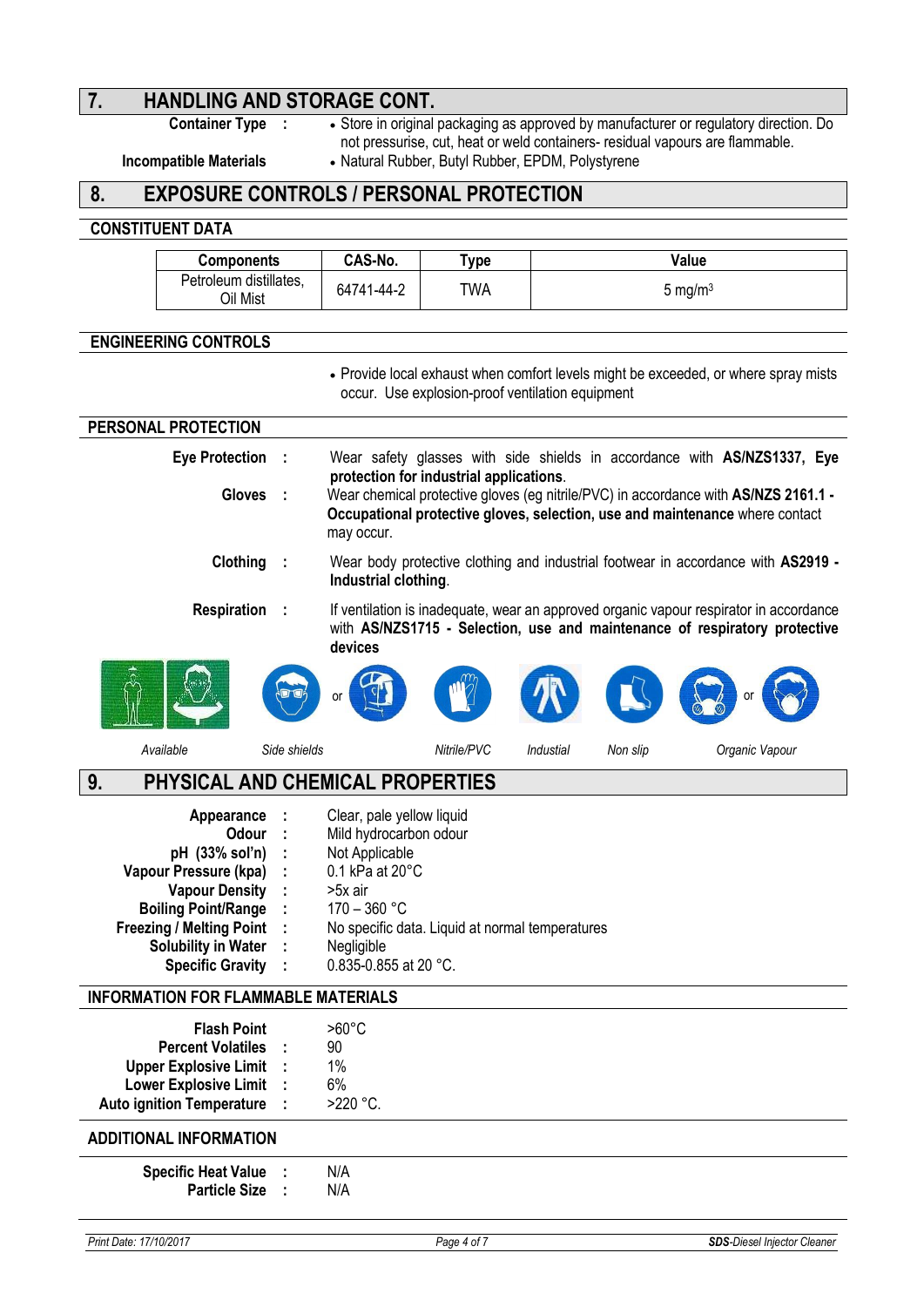# **9. PHYSICAL AND CHEMICAL PROPERTIES CONT.**

| <b>VOC Content</b>               |              | 90%                 |
|----------------------------------|--------------|---------------------|
| <b>Evaporation Point</b>         | $\mathbf{I}$ | N/A                 |
| Kinematic Viscosity @ 20°C       | ÷            | $3 \text{ mm}^2$ /s |
| Kinematic Viscosity@ 100°C       | ÷            | N/A                 |
| <b>Octanol / Water Partition</b> | J.           | N/A                 |
| Coefficient                      |              |                     |
| <b>Saturation Vapour</b>         |              | N/A                 |
| <b>Concentration</b>             |              |                     |
| <b>Decomposition</b>             | ÷            | N/A                 |
| Temperature                      |              |                     |
|                                  |              |                     |

# **10. STABILITY AND REACTIVITY**

| <b>Chemical Stability</b>                         | This product should be kept in a cool place, preferably below 40 deg. C. Keep<br>containers tightly closed. |
|---------------------------------------------------|-------------------------------------------------------------------------------------------------------------|
| <b>Incompatible Materials</b>                     | Strong oxidising agents. May attack natural rubber, butyl rubber, and polystyrene.                          |
| <b>Hazardous Decomposition</b><br><b>Products</b> | Combustion forms carbon dioxide, and if incomplete, carbon monoxide and smoke.                              |

# **11. TOXICOLOGICAL INFORMATION**

### **ACUTE HEALTH EFFECTS (IMMEDIATE OR WITHIN 14 DAYS - SHORT TERM)**

| Swallowed (Oral) : | Small amounts of liquid aspirated into the lungs during ingestion, or from vomiting,<br>may cause chemical pneumonitis, or pulmonary oedema. This may be fatal.<br>Symptoms may be delayed - in all suspected cases seek medical attention.<br>Swallowing any amount of this product will result in headaches, nausea, dizziness,<br>and tracheal burning. |
|--------------------|------------------------------------------------------------------------------------------------------------------------------------------------------------------------------------------------------------------------------------------------------------------------------------------------------------------------------------------------------------|
| Eye :              | This product is a mild eye irritant. Symptoms may include stinging and reddening of<br>eyes and watering which may become copious. This product will not permanently<br>damage the eye tissue.                                                                                                                                                             |
| Skin (Dermal) :    | This product may be irritating to the skin with prolonged exposure. It may result in<br>dryness and cracking.                                                                                                                                                                                                                                              |
| <b>Inhalation</b>  | Exposure to large concentrations of vapour over an extended period of time may<br>result in muscle weakness, tingling in hands and feet, blurred vision, headaches,<br>nausea, loss of appetite, hallucinations, and possible loss of consciousness.                                                                                                       |

### **CHRONIC (MEDIUM OR LONG TERM)**

No data available

#### **CARCINOGENICITY**

An ingredient may possibly cause cancer in humans, based on animal studies.

# **12. ECOLOGICAL INFORMATION**

| Ecotoxicity :                           | Toxic to aquatic life.                                                                                                                                  |
|-----------------------------------------|---------------------------------------------------------------------------------------------------------------------------------------------------------|
| <b>Persistence / Degradability</b>      | Degrades by photooxidation in air. May persist in anaerobic conditions                                                                                  |
| <b>Mobility</b>                         | Components will bioaccumulate. Most will partition slowly to air. If product enters soil,<br>it will be highly mobile and may contaminate ground water. |
| <b>Environmental Fate</b><br>(Exposure) | Do not allow waste product to reach waterways, drains and sewers                                                                                        |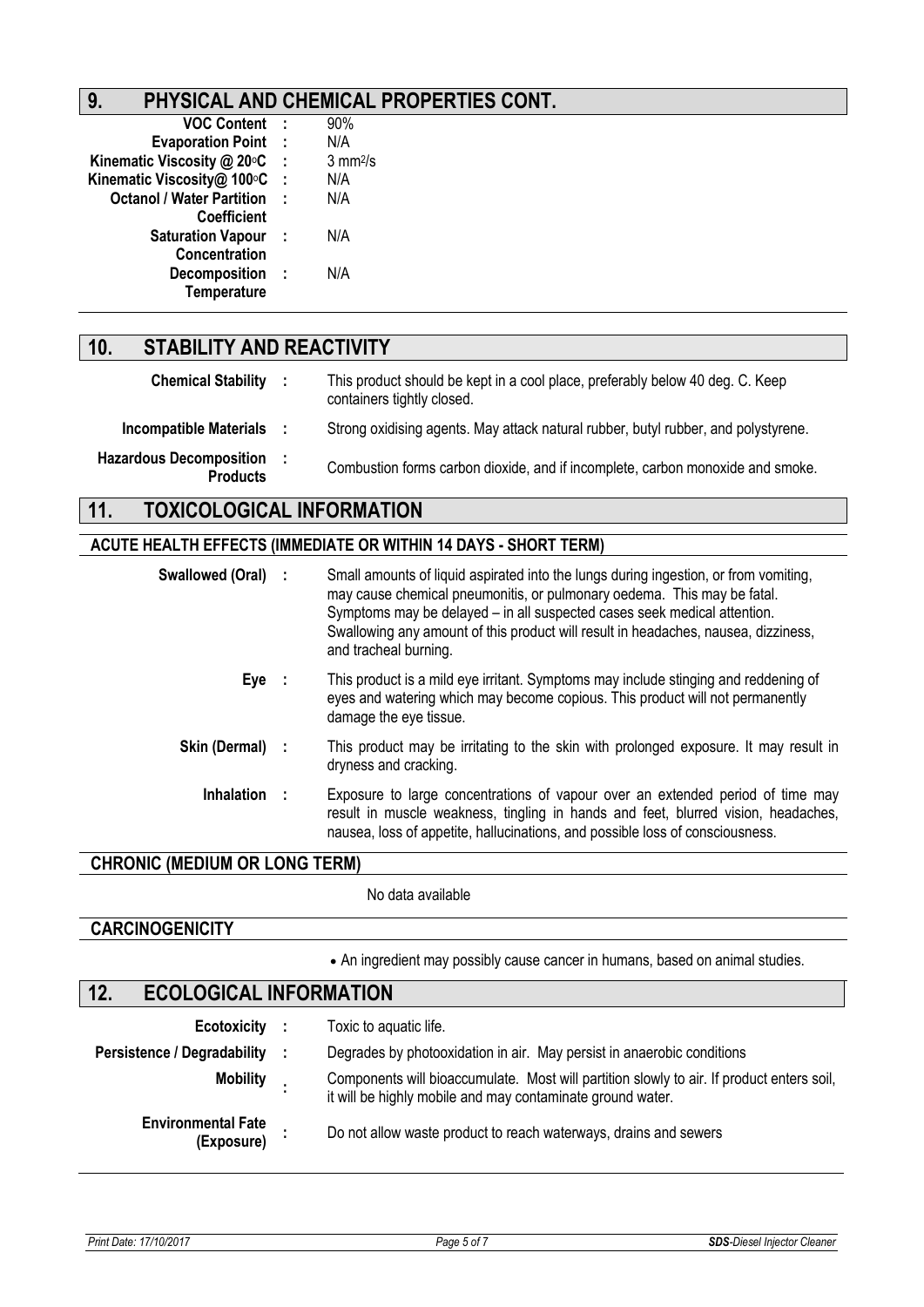## **13. DISPOSAL CONSIDERATIONS**

**:**

- 
- **Special Precautions for**
- **Landfill or Incineration**

**Disposal Methods :** This product may be recycled if unused, or if it has not been contaminated so as to make it unsuitable for its intended use. If it has been contaminated, it may be possible to reclaim the product by filtration, distillation or some other means. If neither of these options is suitable, consider controlled incineration in the appropriate equipment. Packaging may still contain fumes and vapours that may ignite if heated and harmful. Ensure that empty packaging is allowed to dry. This product is NOT suitable for disposal by either landfill or via municipal sewers, drains, natural streams or rivers.

# **14. TRANSPORT INFORMATION**

#### **NOT CLASSIFIED AS DANGEROUS GOODS DUE TO HIGH FLASHPOINT**

| <b>UN Number</b>                                    | ÷ | None |  |  |  |  |
|-----------------------------------------------------|---|------|--|--|--|--|
| <b>UN Proper Shipping Name</b>                      | ÷ | None |  |  |  |  |
| <b>Dangerous Goods Class</b><br>and Subsidiary Risk |   | None |  |  |  |  |
| <b>Packing Group</b>                                | ÷ | None |  |  |  |  |
| <b>Hazchem Code</b>                                 | I | None |  |  |  |  |
| Iangarous Goods Sagrapation:                        |   |      |  |  |  |  |

#### **Dangerous Goods Segregation:**

This product is classed as a Combustible liquid. It must be segregated from Class 5 (oxidising) products in placard loads. Please consult the Australian Dangerous Goods Code for Transport by Road and Rail for information.

# **15. REGULATORY INFORMATION (AUSTRALIA)**

#### **COUNTRY:** Australia **INVENTORY:** AICS **STATUS:** Listed **POISON SCHEDULE: S5 Liquid hydrocarbons**

**Hazardous Chemical according to the criteria of Safe Work Australia.**

#### **16. OTHER INFORMATION**

|                                                                                                       | References : | For detailed advice on personal protective equipment, refer to the following Australian<br>Standards:<br>• HB9 (Handbook 9) Manual of industrial personal protection<br>• AS/NZS 1337: Eye protectors for industrial applications<br>• AS/NZS 1715: Selection, use and maintenance of respiratory devices<br>• AS/NZS 1716: Respiratory protective devices<br>• Ingredient Material Safety Data Sheets |  |  |
|-------------------------------------------------------------------------------------------------------|--------------|--------------------------------------------------------------------------------------------------------------------------------------------------------------------------------------------------------------------------------------------------------------------------------------------------------------------------------------------------------------------------------------------------------|--|--|
| Acronyms:<br><b>ADG Code</b><br><b>AICS</b><br><b>SWA</b><br><b>CAS number</b><br><b>Hazchem Code</b> |              | Australian Code for the Transport of Dangerous Goods by Road and Rail (7th edition)<br>Australian Inventory of Chemical Substances<br>Safe Work Australia, formerly ASCC and NOHSC<br><b>Chemical Abstracts Service Registry Number</b><br>Emergency action code of numbers and letters that provide information to emergency<br>services especially firefighters                                      |  |  |
| <b>IARC</b><br><b>NOS</b><br><b>NTP</b><br>N/A<br><b>SUSMP</b><br><b>UN Number</b>                    |              | International Agency for Research on Cancer<br>Not otherwise specified<br>National Toxicology Program (USA)<br>Not Available<br>Standard for the Uniform Scheduling of Medicines & Poisons<br><b>United Nations Number</b>                                                                                                                                                                             |  |  |